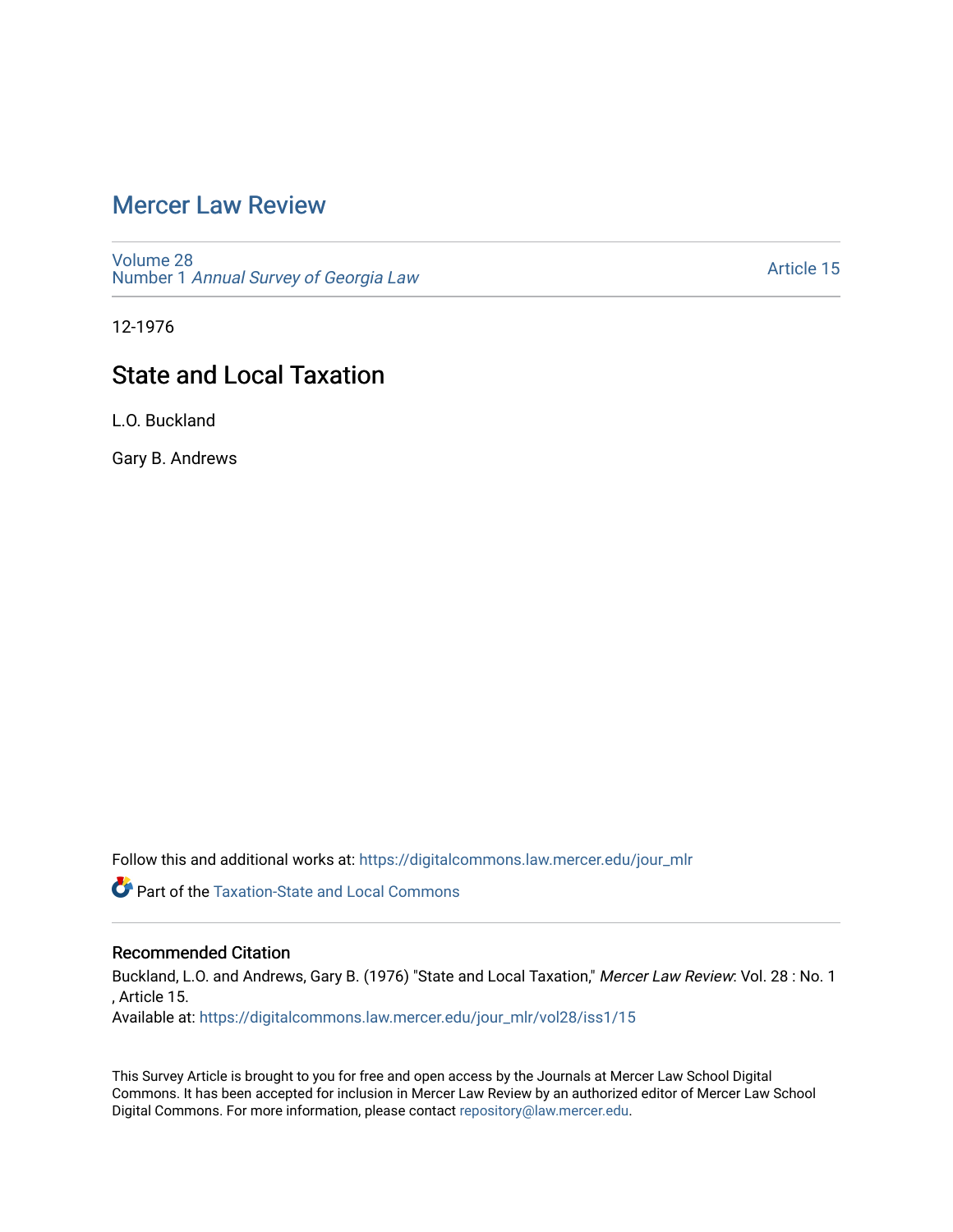## **State and Local Taxation**

#### **By L. 0. Buckland\* and Gary B. Andrews\*\***

This survey covers the cases decided over the past two years, since the state and local tax section was omitted in the last annual survey. The principal activity during this period concerned ad valorem taxation, but the nature of many of these cases permits them to be noted in summary fashion. **If** this and previous surveys are any indication, the concern of property owners over rising ad valorem taxes is more likely to be aired in court than their concern over any other form of taxation.

As in previous surveys, this review divides the cases into the major tax areas for discussion. **A** section on remedies has been added because the cases are applicable to several types of taxes.

### **I. AD VALOREM TAXES**

#### *A. Assessment*

Expression of taxpayer dissatisfaction in court has reached unusual proportions in this state during the past few years. Most common were class actions seeking equitable relief with respect to the manner, means, and results of local valuation determinations and the state revenue commissioner's involvement therein.' The most significant developments in ad valorem taxation during the survey period signal at least a change of direction for this type litigation if not an end to it.

In *Tax Assessors of Gordon County v. Chitwood,2* five individuals and the "Gordon County Citizens for Fair Taxation" brought a class action against various county officials and the state revenue commissioner seeking to void the tax digest and enjoin increased valuations and tax collections thereon. In support of the relief sought, the taxpayers alleged certain infirmities in the methods and results of property valuations. The trial court granted the relief sought, and the supreme court reversed. In reversing, the court held that the plaintiffs had an adequate remedy at law

2. **235** Ga. 147, **218 S.E.2d 759 (1975).**

**<sup>\*</sup>** Partner in Goodman, Whitmer, Buckland & Andrews, Atlanta, Georgia. Emory University (J.D., 1970). Member of the Georgia Bar.

**<sup>\*\*</sup>** Partner in Goodman, Whitmer, Buckland **&** Andrews, Atlanta, Georgia. University of Georgia **(J.D., 1971).** Member of the Georgia Bar.

**<sup>1.</sup>** For example, see the cases of Herring v. Ferrell found at 234 Ga. **620, 216 S.E.2d 862 (1975); 233** Ga. **1, 209 S.E.2d 599** (1974); **137** Ga. **App. 156,** 223 **S.E.2d 213 (1976); 133** Ga. **App.** 445, 211 **S.E.2d 366** (1974); **130** Ga. **App.** 431, **203 S.E.2d 617 (1973).**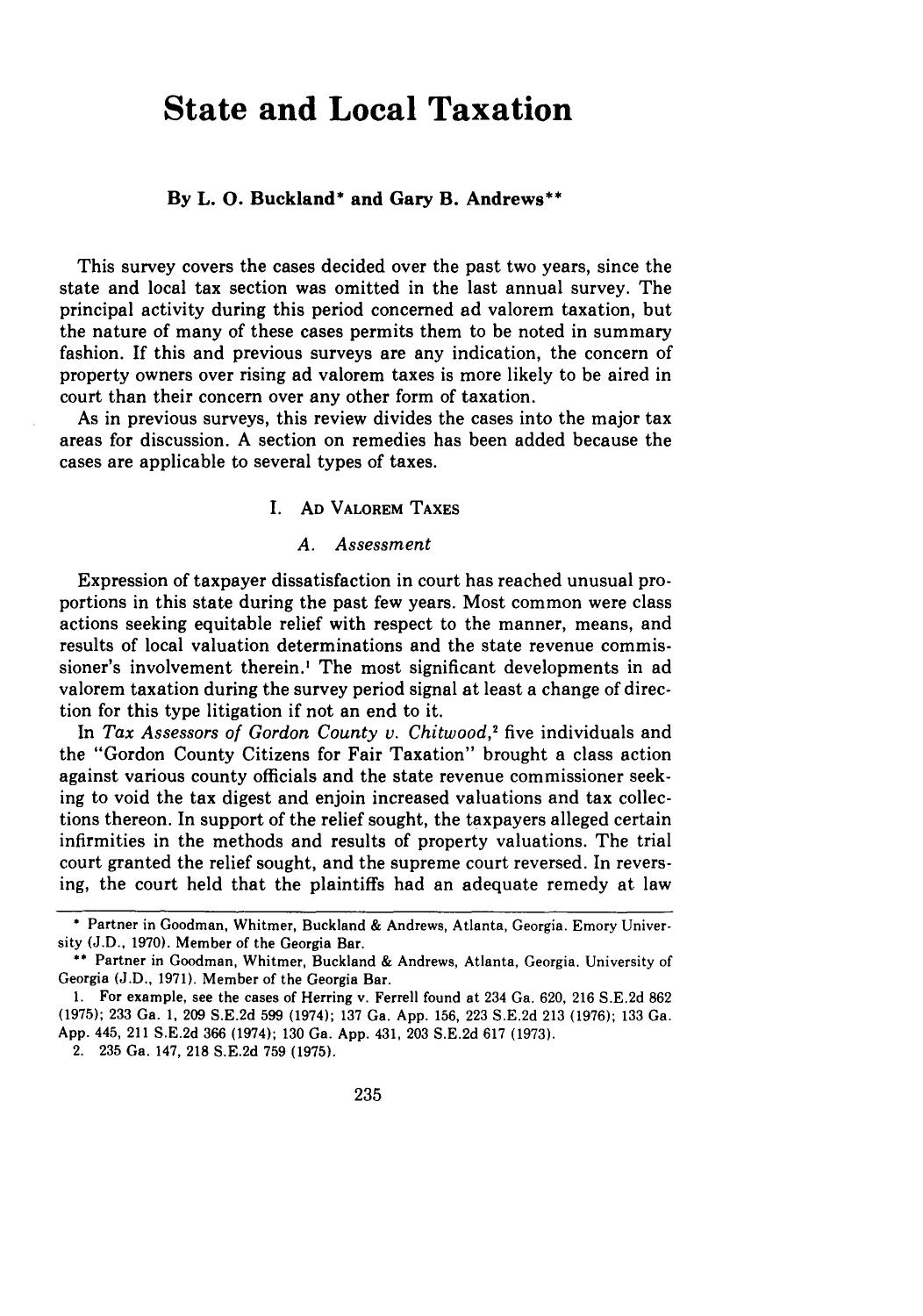through the county board of tax equalization,3 and equity jurisdiction was thus lacking.

The ruling in *Chitwood* was subsequently followed, and perhaps expanded,' in *Chilivis v. Backus,5 Chilivis v. Kell,'* and *Butts County v. Briscoe.7* This trilogy makes it clear that judicial review of the state revenue commissioner's actions in equalizing the various county tax digests may be initiated only by the county, and not by individual taxpayers.<sup>8</sup>

Although *Chitwood, Backus, Kell* and *Briscoe* all turned on the issue of jurisdiction, the court also made various other rulings of interest in the area of ad valorem taxation. In these decisions the Georgia Supreme Court held: defective notices of changed assessments may be corrected by the county without affecting the validity of the assessment;<sup>9</sup> the statutory definition of "fair market value" is not too vague and indefinite to be enforced;<sup>10</sup> "actual use," as opposed to "highest and best use," is a factor to be considered in determining fair market value, but is not the exclusive factor;" utilization of different methods in arriving at fair market value does not violate the uniformity provision of the Georgia Constitution;<sup>12</sup> and, there is no lack of uniformity in the laws pertaining to individual taxpayers who return their property to the county, and railroads and public utilities who make their returns to the state revenue commissioner.'3

For those taxpayers who chose to pursue their differences with the county tax officials through the board of equalization, the results were mixed. In *Peagler v. Georgetown Associates"* and *Tift v. Tift County Board of Tax Assessors,"* the taxpayers failed to timely perfect their appeals, and the court held that neither implied nor expressed extensions of time for filing notices of appeal are authorized. Where procedural hurdles were overcome, the taxpayers had uniform success in the court of appeals in cases where reversals of jury verdicts were sought on appeal to the superior court from the board of equalization. These cases, *Murray v. Richardson," Aldon Industries, Inc. v. Gordon County Board of Tax Assessors,'7 Hodson*

- **9.** Chilivis v. Backus, 236 Ga. 88, 90, 222 S.E.2d 371, 374 (1976).
- 10. *Id.*
- ii. *Id.*
- 12. *Id.*

- 14. 232 Ga. 848, 209 S.E.2d 186 (1974).
- 15. 234 Ga. 155, 215 S.E.2d 3 (1975).
- 16. 134 Ga. App. 676, 215 S.E.2d 715 (1975).
- 17. 136 Ga. App. 598, 222 S.E.2d 42 (1975), *cert. granted.*

*<sup>3.</sup> See* **GA. CODE ANN.** §92-6912 (1974).

<sup>4.</sup> An examination of the allegations made in these cases leads to the conclusion that it would be a rare grievance which would not be addressable by the board of equalization.

<sup>5. 236</sup> Ga. 88, 222 S.E.2d 371 (1976).

<sup>6. 236</sup> Ga. 226, 223 S.E.2d 117 (1976).

<sup>7. 236</sup> Ga. 233, 223 S.E.2d 199 (1976).

<sup>8.</sup> *See, e.g.,* Chilivis v. Kell, 236 Ga. 226, 229, 223 S.E.2d 117, 120 (1976).

<sup>13.</sup> Chilivis v. Kell, 236 Ga. 226, 228, 223 S.E.2d 117, 119 (1976).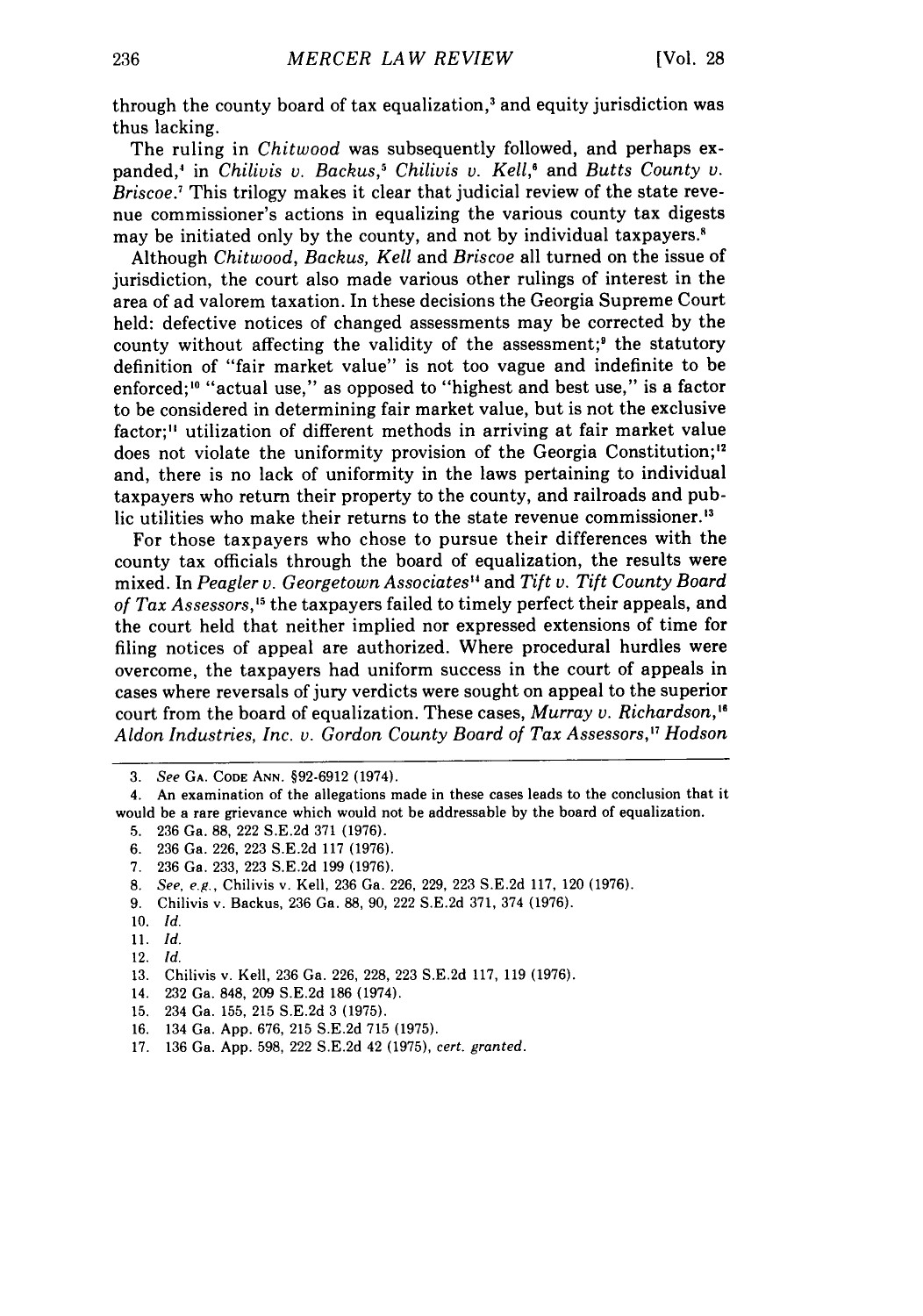*v. Duckett*,<sup>18</sup> and *Board of Tax Assessors, Richmond County v. Gardner*,<sup>19</sup> should be closely reviewed by any attorney involved in this type litigation.

It should be noted that in *Boyton v. Lenox Square, Inc.,20* the court held that arbitration is still available in Fulton County and that a board of equalization is not required to be established in that county. In light of this decision, the applicability of *Chitwood* to actions arising in Fulton County is unsettled at this time.

#### *B. Exemptions*

The practice of encouraging industrial development through the grant of tax exemptions is not uncommon in our taxation laws.<sup>21</sup> One such plan, however, was struck down as unconstitutional in *Wasden v. Rusco Industries, Inc.*<sup>22</sup> The court found a 1925 statute<sup>23</sup> unconstitutional where it authorized a five year ad valorem tax exemption to certain industries upon referendum approval." The effect of *Wasden* upon local development efforts is speculative at this time.

Two other cases relating to exemptions from ad valorem taxation were decided during the survey period. The first, *Leggett v. Macon Baptist Ass'n,25* held that the administrative office of the Macon Baptist Association was not used primarily as a place of religious worship within the meaning of the constitutional and statutory exemptions"6 of such property. In *Adams v. Dawn Memorial Park,"* the county tax commissioner sought to recover back taxes on property which had received a cemetery exemption<sup>28</sup> for a number of years but had been sold for commercial purposes. The supreme court held that the summary-judgment evidence required a finding that the land had been held in good faith<sup>29</sup> for cemetery purposes.

### *C. Miscellany*

The statute authorizing the state revenue commissioner to adjust county valuations also requires that a proportionate adjustment of millage rate

22. 233 Ga. 439, 211 S.E.2d 733 (1975).

25. 232 Ga. 27, 205 S.E.2d 197 (1974).

27. 234 Ga. 105, 214 S.E.2d 542 (1975).

28. **GA. CONST.** art. VII, §1, 4, **GA. CODE ANN.** §2-5403 (1973); **GA.** CODE ANN. §92-201 (1974).

**19761**

<sup>18. 135</sup> Ga. App. 922, 219 S.E.2d 634 (1975).

<sup>19. 135</sup> Ga. App. 939, 219 S.E.2d 609 (1975).

<sup>20. 232</sup> Ga. 456, 207 S.E.2d 446 (1974).

<sup>21.</sup> For example, new and expanded manufacturing industries receive certain sales and use tax benefits. GA. **CODE ANN.** §92-3403aC(2)(n)(1974).

<sup>23.</sup> **GA. CODE ANN.** §92-206 (1974).

<sup>24.</sup> The court reasoned that since the exception was not enumerated in **GA.** CONST. art. VII, §1, 4, **GA. CODE** ANN. §2-5404 (1973), the statute was unauthorized.

<sup>26.</sup> **GA. CONST.** art. VII, §1, 4, **GA. CODE ANN.** §2-5404 (1973); **GA.** CODE **ANN.** §92-201 (1973).

<sup>29.</sup> Suttles v. Hill Crest Cemetery, Inc., 87 Ga. App. 343, 73 S.E.2d 760 (1952).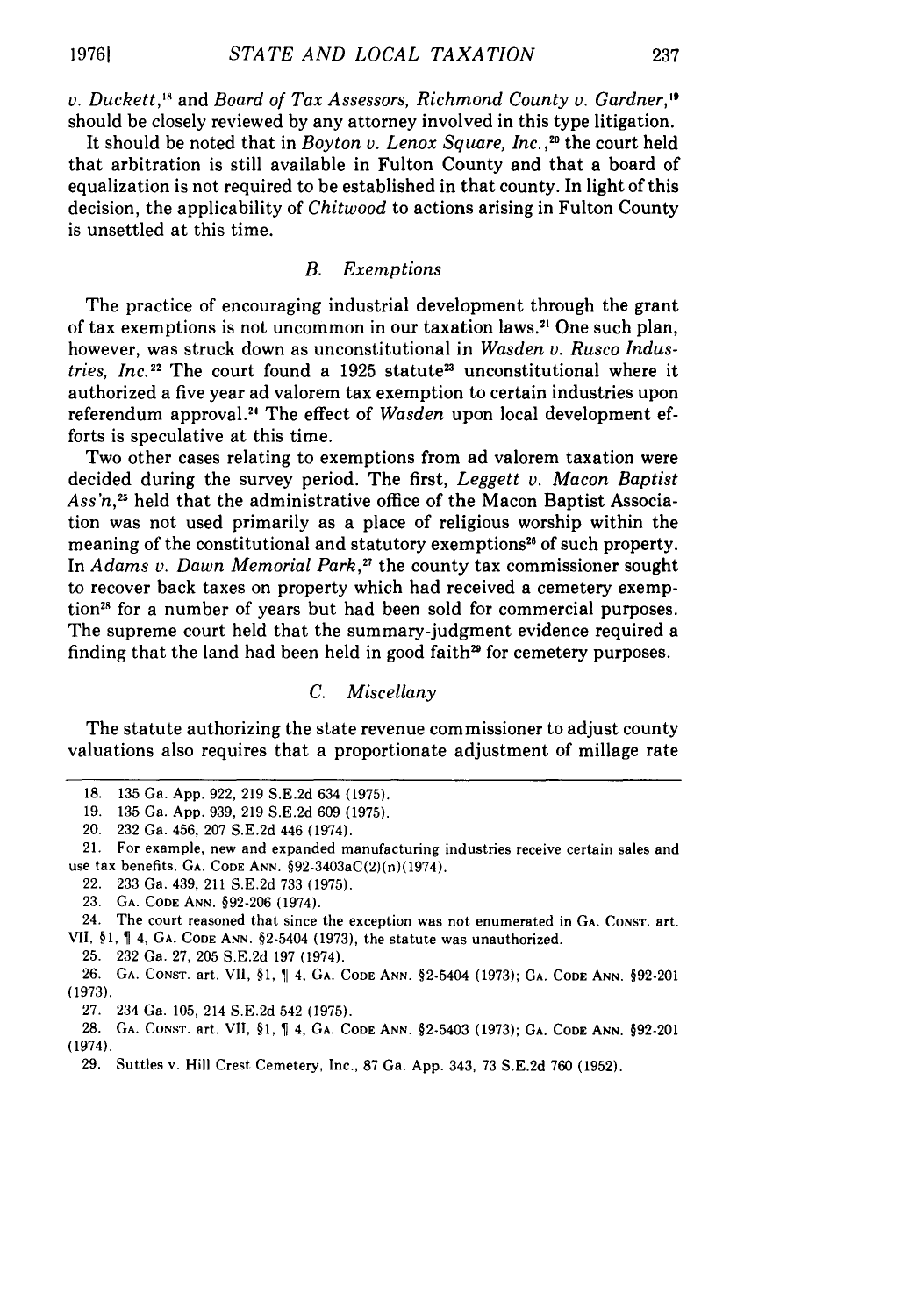occur such that "the adjusted county digest will produce an amount of revenue reasonably equivalent to that amount of revenue which would have been produced had no adjustment been made to the county valuations."<sup>30</sup> Since the millage rate is required to be submitted to the state revenue commissioner along with the digest,<sup>31</sup> many county school systems found themselves setting a rate at the constitutional maximum<sup>32</sup> and actually collecting on a somewhat lower rate. In *Board of Commission*ers of Newton County v. Allgood,<sup>33</sup> the court held that the board of education is entitled to set its millage rate based upon the digest finally approved by the state revenue commissioner.

In broad perspective, probably the most important case decided in the area of ad valorem taxation during the survey period was *Wages v. Mich*elin *Tire Corp.,"* which ultimately made new law in the U. S. Supreme Court. 35 However, an adequate discussion of the holding and implications of *Michelin* is not within the scope of this article.

#### II. SALES **TAX**

Construction and application of exemptions continued to be the most active area of sales tax litigation during the survey period. Three such cases were decided by the appellate courts. Each resulted in a denial of the exemption sought, and all three presented rather narrow issues for decision.

In *Blackmon v. Screven County Industrial Development Authority,36* the taxpayer sought an exemption for climate-control equipment used in its textile manufacturing plant on the basis that such equipment was "used directly" in its process within the meaning of the statute.<sup>37</sup> Again rejecting an "essentiality" test,<sup>38</sup> the court held that the equipment was taxable. In a case which is probably of more interest to lexicographers than attorneys, the supreme court held in *Blackmon v. Dixon"* that tobacco drying units were not used in "harvesting" so as to qualify for the exemption sought. $\omega$ 

37. **GA.** CODE ANN. §92-3403aC(2)(n) (1974) exempts, *inter alia:* "The sale of machinery which is used directly in the manufacture of tangible personal property when such machinery is incorporated for the first time into a new manufacturing plant located in this State."

38. *See* Hawes v. Custom Canners, 121 Ga. App. 203, 173 S.E.2d 400 (1970).

39. 234 Ga. 703, 217 S.E.2d 283 (1975), rev'g 134 Ga. App. 184, 213 S.E.2d 513 (1975).

40. **GA. CODE** ANN. §92-3403aC(2)(v) (1974) exempts, *inter alia:* "The sale, to persons engaged primarily in producing farm crops for sale, . **.** .equipment used exclusively in harvesting such crops.'

<sup>30.</sup> GA. CODE ANN. §92-7001(c) (1974).

<sup>31.</sup> **GA.** CODE ANN. §92-7002.1 (1974).

<sup>32.</sup> **GA.** CONST. art. VIII, §12, 1; **GA.** CODE ANN. §2-7501 (1973).

<sup>33. 234</sup> Ga. 9, 214 S.E.2d 522 (1975).

<sup>34. 233</sup> Ga. 712, 214 S.E.2d 349 (1975).

<sup>35.</sup> Michelin Tire Corp. v. Wages, **Lackson**, **U.S. 2006**, **96 S.Ct. 535 (1976).** 

<sup>36. 131</sup> Ga. App. 265, 205 S.E.2d 497 (1974).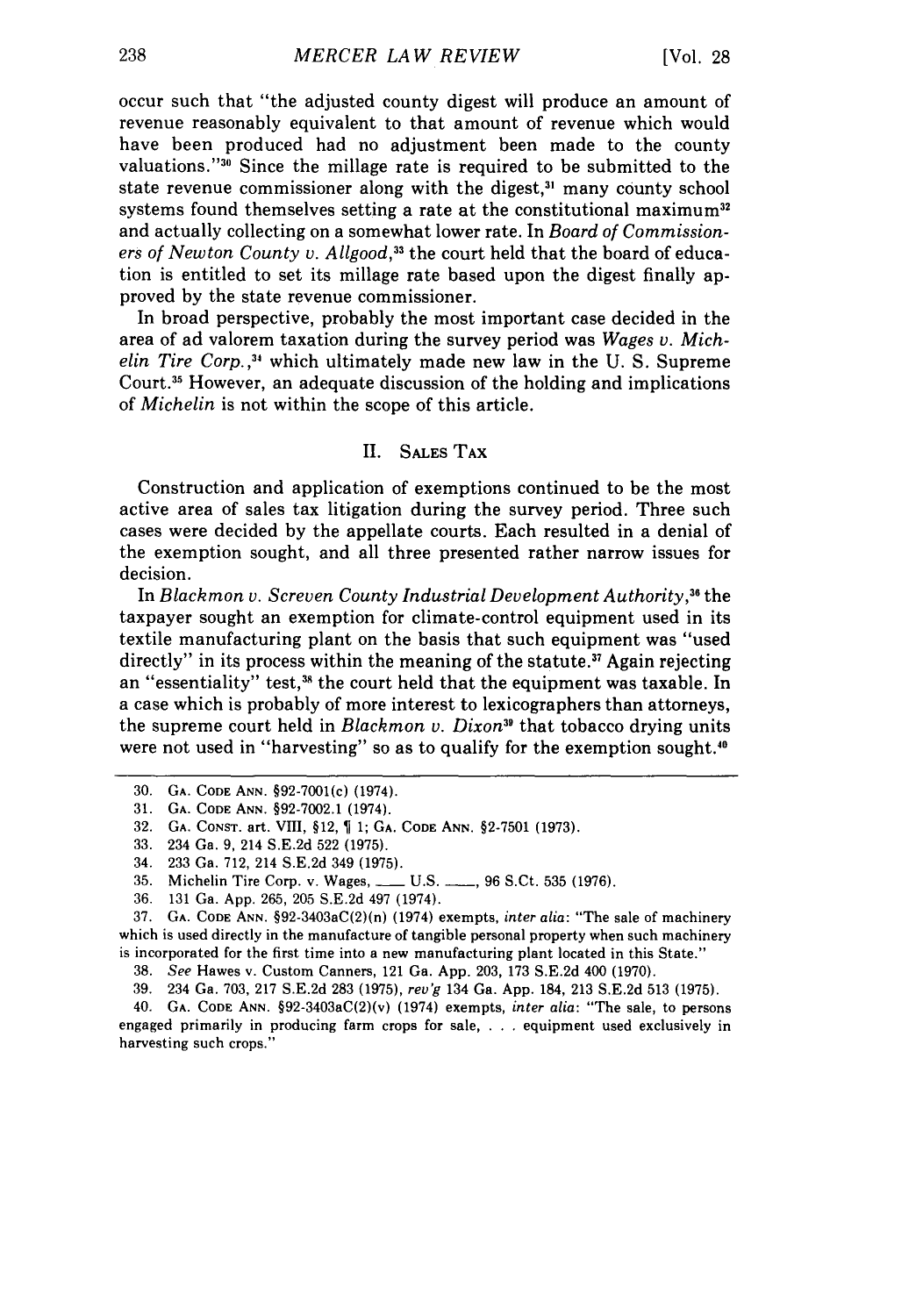In *Gainesville-Hall County Economic Opportunity Organization, Inc. v. Blackmon,4* the court held that a statutory exemption for private elementary and secondary schools<sup>42</sup> does not apply to a private eleemosynary corporation which, with certain minor exceptions, services different age groups and offers programs different from those of the public schools. Of more general interest is the holding in this case that the proof of payment of sales tax by a purchaser to a seller relieves the purchaser from any further responsibility. The statute is quite ambiguous on this point.<sup>43</sup>

*Richs, Inc. v. Blackmon"* foreclosed the use of what could have been a very effective sales and use tax avoidance device. A prior case, *Colonial Pipeline Co. v. Undercofter*,<sup>45</sup> had suggested that an otherwise non-taxable item, specifically transportation charges, could be removed from the sales and use tax base by the parties to the transaction if they contracted for it separately from the taxable item, tangible personal property. Rather than follow the dictum of *Undercofler,* however, the court in *Rich's* adopted a "moment of purchase" test from Florida<sup>46</sup> "whereby freight charges incurred before the consummation of the transaction were included within the cost price of the property and freight charges incurred after the consummation of the sale were excluded from the cost price of the property." Presumably this test will be applied to other items which are similar to freight charges.

The taxpayer in *Carling Brewing Co. v. Blackmon"5* was a manufacturer and wholesaler of malt beverages who also supplied point of sale advertising materials to its retail dealers. The state revenue commissioner had assessed the taxpayer for its purchase and use of the advertising materials, and the assessment was opposed on the ground that the materials were purchased for resale to the retail dealers. The court of appeals held for the commissioner for two reasons. First, the nature of the transfer between the taxpayer and the retailer was not a sale within the meaning of the act. Second, even if the transfer were to be considered a sale, it was not a sale for resale and it occurred in Georgia.

It should finally be noted that the constitutionality of the successor liability statute<sup>49</sup> was upheld in *Richards v. Blackmon*.<sup>50</sup> In *Richards*, the court also held that compliance with the bulk transfer laws does not relieve a taxpayer from compliance with the sales tax statute.

49. GA. **CODE ANN.** §92-3422a (1974).

**19761**

<sup>41. 233</sup> Ga. 507, 212 S.E.2d 341 (1975).

<sup>42.</sup> **GA. CODE ANN.** §§92-3403aC(2)(m),(u) (1974).

<sup>43.</sup> **GA. CODE ANN.** §92-3402a(e) (1974).

<sup>44. 133</sup> Ga. App. 665, 211 S.E.2d 916 (1975).

<sup>45.</sup> 115 Ga. App. 58, 153 S.E.2d 592 (1967).

<sup>46.</sup> See United States Gypsum Co. v. Green, 110 So.2d 409 (Fla. 1959), and Whitehead

<sup>&</sup>amp; Kales Co. v. Green, 113 So. **2d** 732 (Fla. 1959).

<sup>47. 133</sup> Ga. App. 665, 669, 211 S.E.2d 916 (1975).

<sup>48. 131</sup> Ga. App. 211, 205 S.E.2d 492 (1974).

**<sup>50.</sup>** 233 Ga. 739, 213 S.E.2d 638 (1975).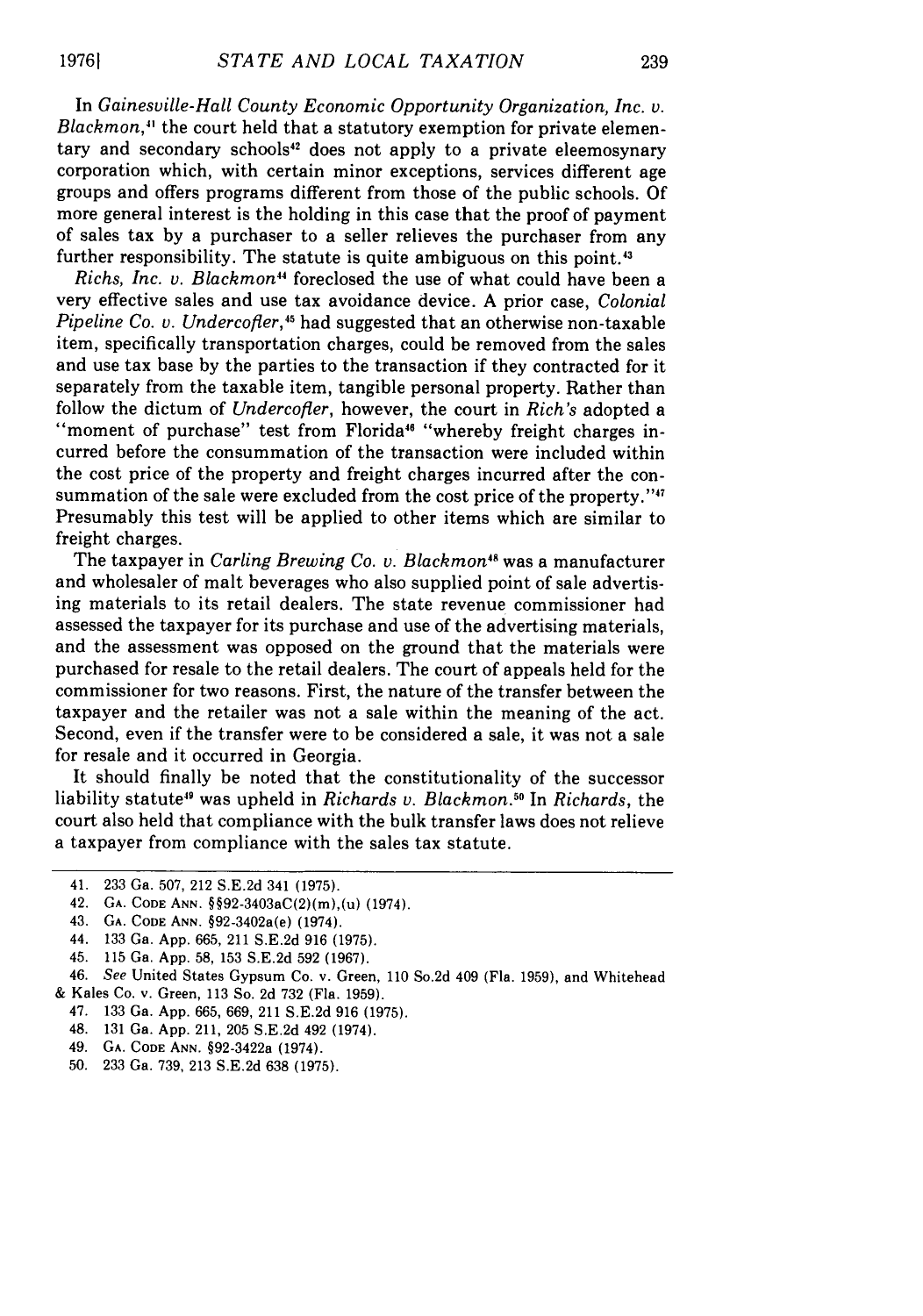#### III. **INCOME TAXES**

The similarity of the state and the federal income tax laws substantially removes most of the areas of income tax conflict between taxpayers and the state.<sup>51</sup> The state, however, has jurisdictional limitations on its power to tax that are not faced by the federal government. These jurisdictional limitations are inherent in most state income tax questions. For example, these limitations require the income of a taxpayer doing business both in Georgia and in other states to be apportioned among Georgia and the other states. As a result, the primary areas of conflict revolve around apportionment of the income-whether the income should be apportioned, and how it is to be apportioned.

In 1967, the Georgia Court of Appeals set forth the rule that the same standards used to determine whether a foreign corporation was doing business in Georgia were to be used to determine whether a domestic corporation was doing business outside Georgia.52 If, under these standards, the domestic corporation was deemed to have been doing business outside Georgia, it could apportion its income for tax purposes. This rule was applicable even if the corporation did not pay any tax in the other state.

The Georgia Supreme Court extended this line of reasoning through its holding in *Blackmon v. Habersham Mills, Inc.*<sup>53</sup> Significantly, in reaching its decision, the supreme court rejected *Oxford v. Tom Huston Peanut*  $Co<sup>54</sup>$  and specifically disapproved of the language in  $Oxford$  which stated: "If the plaintiff [taxpayer] is not doing business in other States so as to be subject to their jurisdiction for taxing purposes, it is not entitled to apportion its income in Georgia."<sup>55</sup>

*Habersham Mills* substantially increased the possibilities for domestic corporations to apportion income out of Georgia. Prior to the *Habersham Mills* decision, it had been necessary to establish that the domestic corporation was at least subject to the taxing jurisdiction of the other state under the Georgia jurisdictional standards. If a corporation desired to minimize its state income taxes, sufficient contacts had to be maintained in the other states which would make the corporation subject to the taxing jurisdiction of the other states under the Georgia standards, but at the same time those contacts had to be maintained at a level low enough to permit the protection of 15 U.S.C.A.  $\S$ §381-84<sup>56</sup> to come into play. The supreme

- 54. 102 Ga. App. 714, 118 S.E.2d 204 (1960).
- 55. 102 Ga. App. at 727, 118 S.E.2d at 212.
- 56. 15 U.S.C.A. §§381-84 (1976). Pub. L. 86-272 essentially provides that a state cannot

<sup>51.</sup> For example, the holding in Chilivis v. Studebaker Worthington, Inc., 137 Ga. App. 337, 223 S.E.2d 747 (1976), governing pre-1969 net operating loss carryovers, is of limited value because the deduction of such losses now follows the provisions of federal law. If they are deductible under federal law, they are deductible under Georgia law.

<sup>52.</sup> Hawes v. William L. Bonnell Co., 116 Ga. App. 184, 156 S.E.2d 536 (1967).

<sup>53. 233</sup> Ga. 501, 212 S.E.2d 337 (1975), aff'g 131 Ga. App. 59, 205 S.E.2d 21 (1974).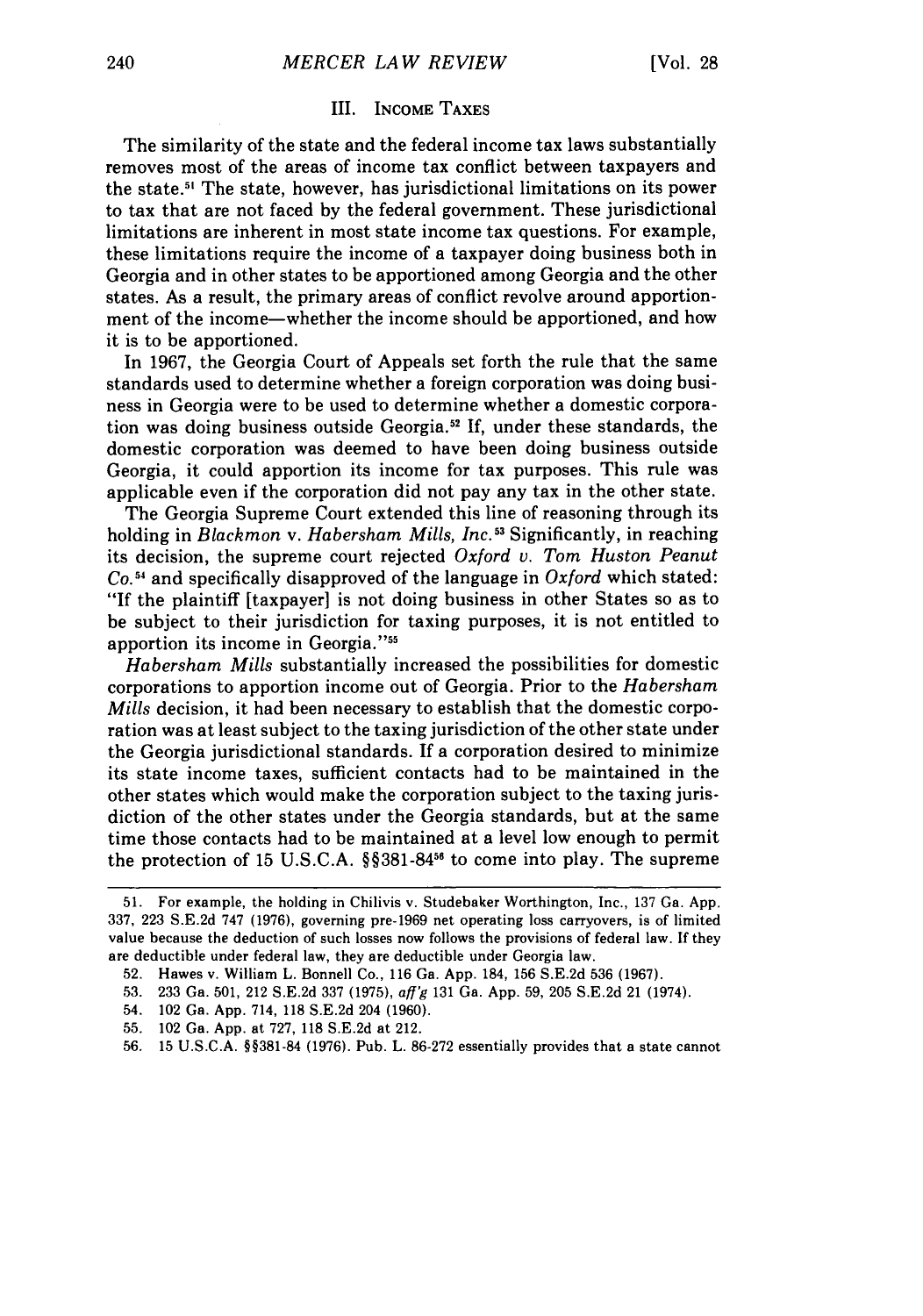court, however, held that even this was unnecessary and stated: "Whether a corporation is subject to the taxing jurisdiction of other states, as we read our statute on this subject, is immaterial."<sup>57</sup> The only criterion for apportionment indicated by the court is that the taxpayer be engaged in interstate business. It thus appears that a domestic corporation can apportion its income if its only contact is to make sales in another state. Establishing contacts other than mere sales with the other state would be risking taxation by the other state.

The court also addressed the question of apportionment in *Blackmon v. Henry C. Beck Co.*<sup>58</sup> where it held that if a non-manufacturing corporation derived income both from within and from without the State of Georgia, then apportionment was mandatory even though the income derived from the business done in Georgia could be determined from the taxpayers records. In arriving at its conclusion, the court overruled the decision in *Mexican Petroleum Corp. v. Head.9* Under *Mexican Petroleum,* if a corporation derived income from two or more states, but the business giving rise to the income derived in Georgia was separate from the business conducted in other states, then the Georgia income could not be apportioned. In *Beck,* however, the court rejected the separate business approach and looked only to see if the corporation had income both from within and from without the State of Georgia. The geographical source of income rather than the nature of the business which gave rise to the income is thus the determining factor.<sup>60</sup> This concentration on the geographical source of income, if adhered to strictly, raises the distinct possibility that the court would, for example, hold that apportionment of all income was required by a taxpayer that operated a warehousing business in California and a rug cleaning business in Georgia, even though the income derived from both businesses could be definitely established. The taxpayer would have income arising from doing business in two states, and the decision in *Beck* indicates that this fact alone is sufficient to require apportionment. Under the proper circumstances, a substantial amount of income could be apportioned to Georgia even though it had not been generated by business conducted in Georgia.

Whether this new interpretation by the supreme court meets the due process requirements of the federal and state constitutions has not been decided. In the absence of a binding decision and with no desire to litigate

60. **GA. CODE ANN.** §92-3102 (Supp. 1976) provides that a corporation will pay an income tax on its Georgia taxable income, which is defined as "taxable income from property owned or from *business* done in Georgia" (emphasis added). The business income is determined by referring to the allocation and approtionment provisions of GA. **CODE ANN. §92-3113** (1974).

impose an income tax on a corporation selling tangible personal property if its only contacts with the state amount to solicitation only.

<sup>57. 233</sup> Ga. 501, 503, 212 S.E.2d 337, 338 (1975).

<sup>58. 233</sup> Ga. 412, 211 S.E.2d 711 (1975), *affg* 131 Ga. App. 634, 206 S.E.2d 842 (1974).

<sup>59. 64</sup> Ga. App. 529, 13 S.E.2d 887 (1941).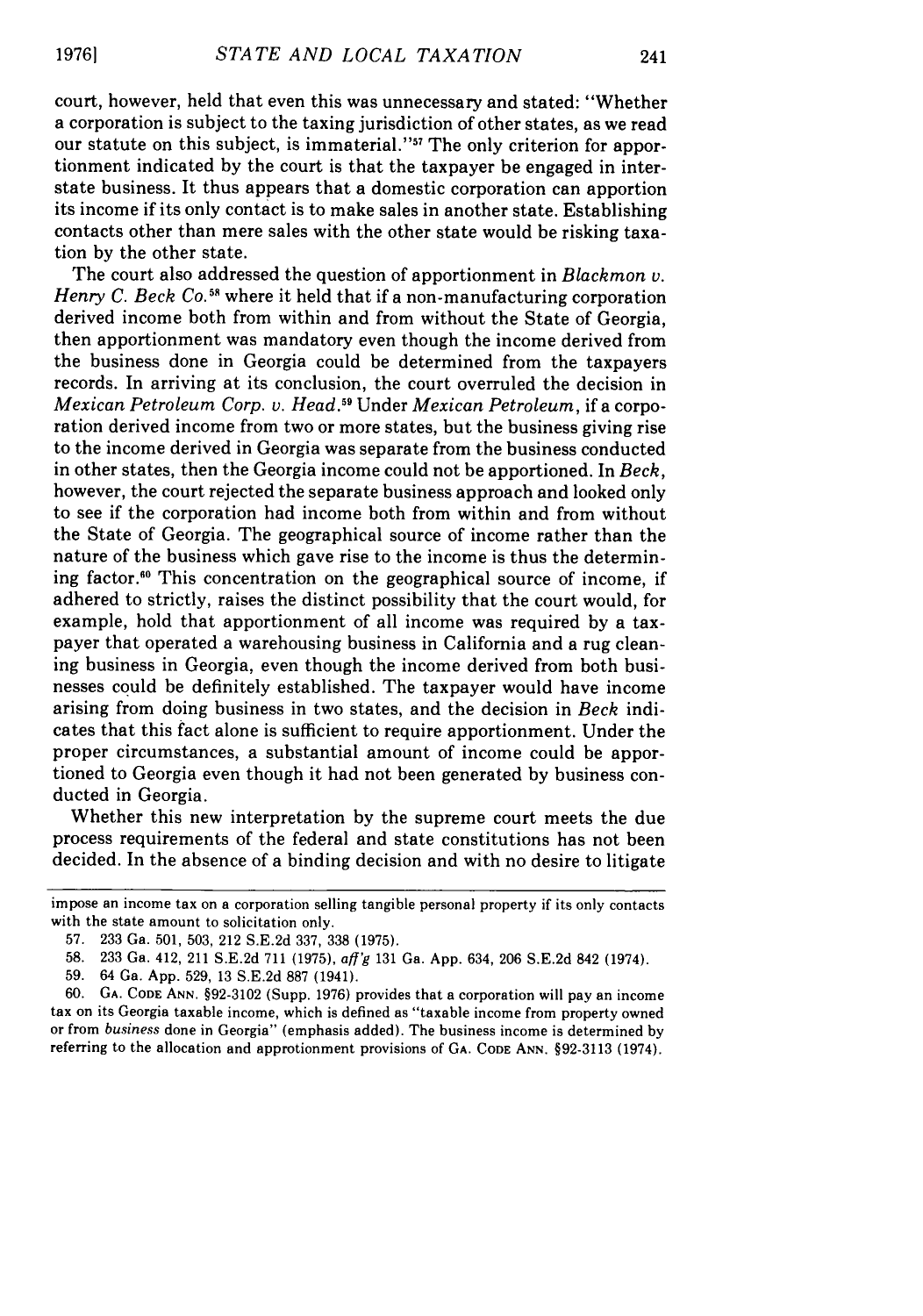the constitutional issues, the safest course of action is to petition the state revenue commissioner to permit the filing of returns on a separate business basis. Theoretically, such filing would more clearly represent the amount of income arising from business conducted in Georgia."

In a case which involved the granting of permission by the state revenue commissioner, the Georgia Supreme Court held that once permission was granted to a taxpayer to file returns in a certain manner, the permission could not thereafter be revoked by the commissioner for any of the years in which the taxpayer had filed a return. Additionally, the court held that the prohibition against revocation covered the year in which the commissioner had made the revocation decision, even though the return for that year had not been filed so long as the taxpayer had relied on the permission and organized its business accordingly.<sup>62</sup> The court stated: "The attempt to revoke these written permissions retroactively after the lapse of such an extended period of time, during which the taxpayer was allowed to conduct its business in reliance thereon, creates an inequity under the circumstances of this case."<sup>63</sup>

If permission can be obtained from the state revenue commissioner to file returns in some particular manner, it appears that a taxpayer does not have to be concerned about the effects of a subsequent audit as long as it can be established that the business was conducted in reliance upon the permission. Two such areas in which the legislature has granted the state revenue commissioner discretionary powers are: (1) the filing of consolidated returns by affiliated corporations when the corporations are not all doing business solely within Georgia;<sup>64</sup> and (2) the use of a taxpayer proposed method of apportionment to more clearly reflect the amount of income arising from doing business in Georgia.<sup>65</sup> Since the court based its decision on the equity of the situation, the possibility is raised that the revenue commissioner can be estopped from revoking the permission if the taxpayer can establish that its method of conducting business, adopted in reliance on the permission, could not be changed without substantial harm. The extent of the court's equitable approach in *Gable* can better be appreciated by understanding that the court found Georgia's pre-1969 law regarding the filing of consolidated returns followed the federal law, despite the inherent jurisdictional limitations existing in state taxation, the

- **63.** 233 Ga. at 544, 212 **S.E.2d** at **330.**
- 64. **GA. CODE ANN. §92-3102** (Supp. **1976).**
- 65. See note 61, supra.

<sup>61.</sup> **GA. CODE ANN.** §92-3114 (1974) permits a taxpayer to apply for permission to file returns based upon books of account which clearly reflect the amount of income attributable to the trade or business conducted within the state. **GA. CODE ANN. §92-3115** (1974) permits a taxpayer to apply for permission to use a formula for apportionment different from the one set forth in **GA. CODE ANN. §92-3113** (1974).

**<sup>62.</sup>** Gable Industries, Inc. v. Blackmon, **233** Ga. 542, 212 **S.E.2d 328 (1975),** *rev'g* Black**mon** v. Gable Industries, Inc., **132** Ga. **App.** 354, **208 S.E.2d 101** (1974).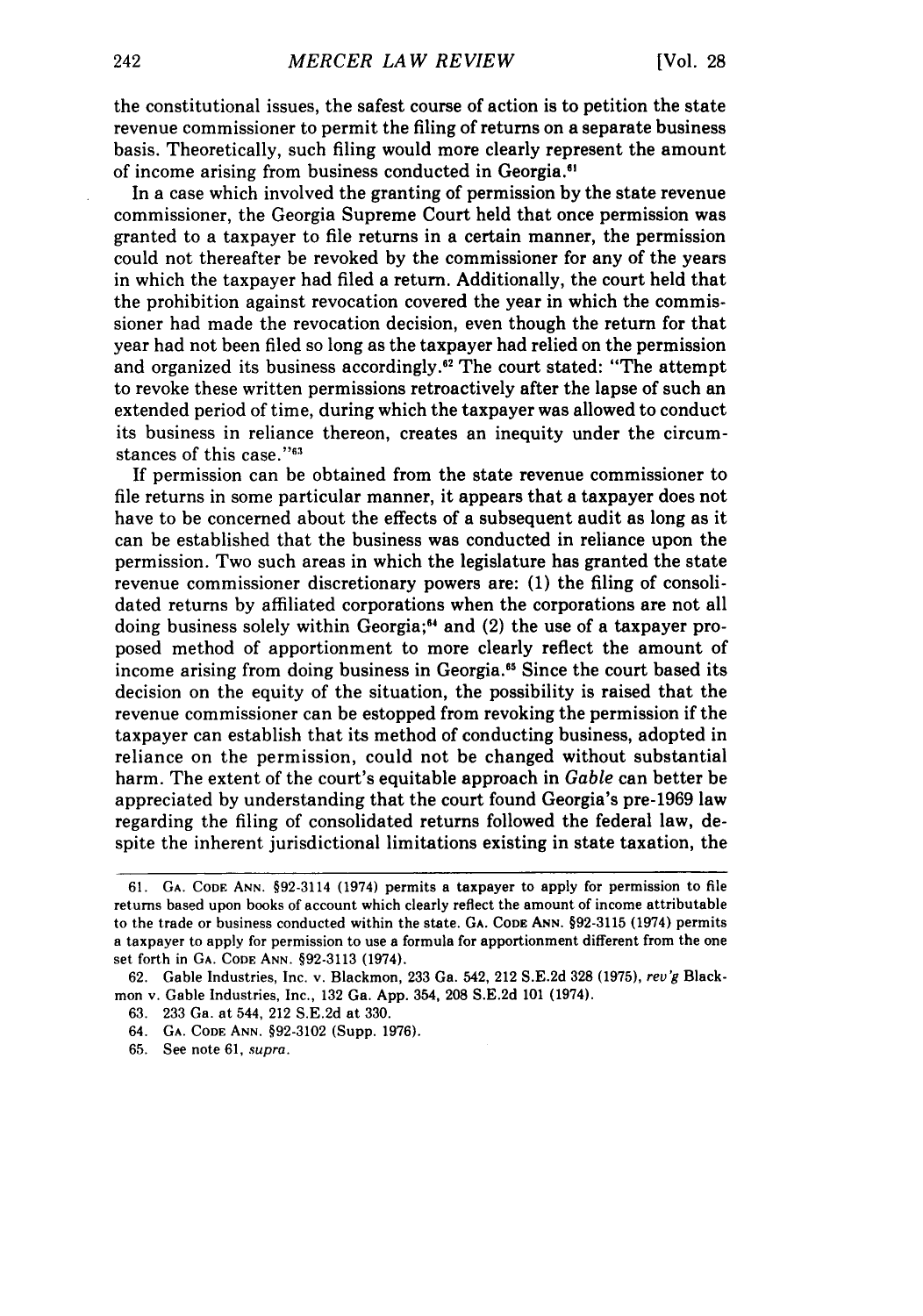absence of substantive state law or regulation governing the filing of consolidated returns, and the lack of mention of consolidated returns in Georgia law.

Filing of state income tax returns is facilitated by the state's following federal tax law. It is, however, necessary to report any subsequent federal adjustments to the state revenue commissioner." If the taxpayer fails to report the federal adjustments to the state revenue commissioner, the commissioner can make an assessment from any available information within five years after receiving notice from the federal government that a federal adjustment was made. This procedure was discovered by a taxpayer in *Blackmon v. Monroe*,<sup>67</sup> when the supreme court upheld the constitutionality of the statute and required the taxpayer to pay an assessment of additional state income taxes. This assessment was based upon information received from the Internal Revenue Service. A taxpayer should thus be aware of the state-income-tax implications whenever there is a controversy between the taxpayer and the federal taxing authorities, since they will, in all likelihood, be the same as the federal tax implications in this area.

#### IV. MISCELLANEOus **TAXES**

In *Brumby v. Brooks*,<sup>68</sup> the Georgia Supreme Court upheld the constitutionality of the statute imposing liability on a person required to file unemployment compensation tax returns<sup>89</sup> but held that a new trial on the personal liability of a corporate officer was necessary because of a misleading charge to the jury. Since there are few reported Georgia cases dealing with the personal liability of a corporate officer or employee for corporate taxes, this case is of particular interest. It is illustrative of the scope of Georgia's personal-liability statutes. The evidence established that the appellant had financial control over a number of different corporations, one of which went out of business without paying unemployment compensation taxes to the Georgia Department of Labor. In discussing the enumerations of error, the court stated that it was proper to focus the jury's attention on the appellant's control over the corporation's finances rather than on the appellant's proprietary interests.

Another action against an individual was decided in favor of the taxpayer in *Wanthal v. City of Atlanta*.<sup>70</sup> The court of appeals held that a partner in an accounting firm was not required to obtain a business license for management consulting services when the partners of the firm individ-

69. **GA. CODE ANN.** §54-650.2 (1974).

<sup>66.</sup> **GA.** CODE **ANN.** §92-3303(f) (Supp. 1976).

<sup>67. 233</sup> Ga. 656, 212 S.E.2d 827 (1975).

<sup>68. 234</sup> Ga. 376, 216 S.E.2d 288 (1975).

<sup>70.</sup> 134 Ga. App. 419, 214 S.E.2d 694 **(1975).**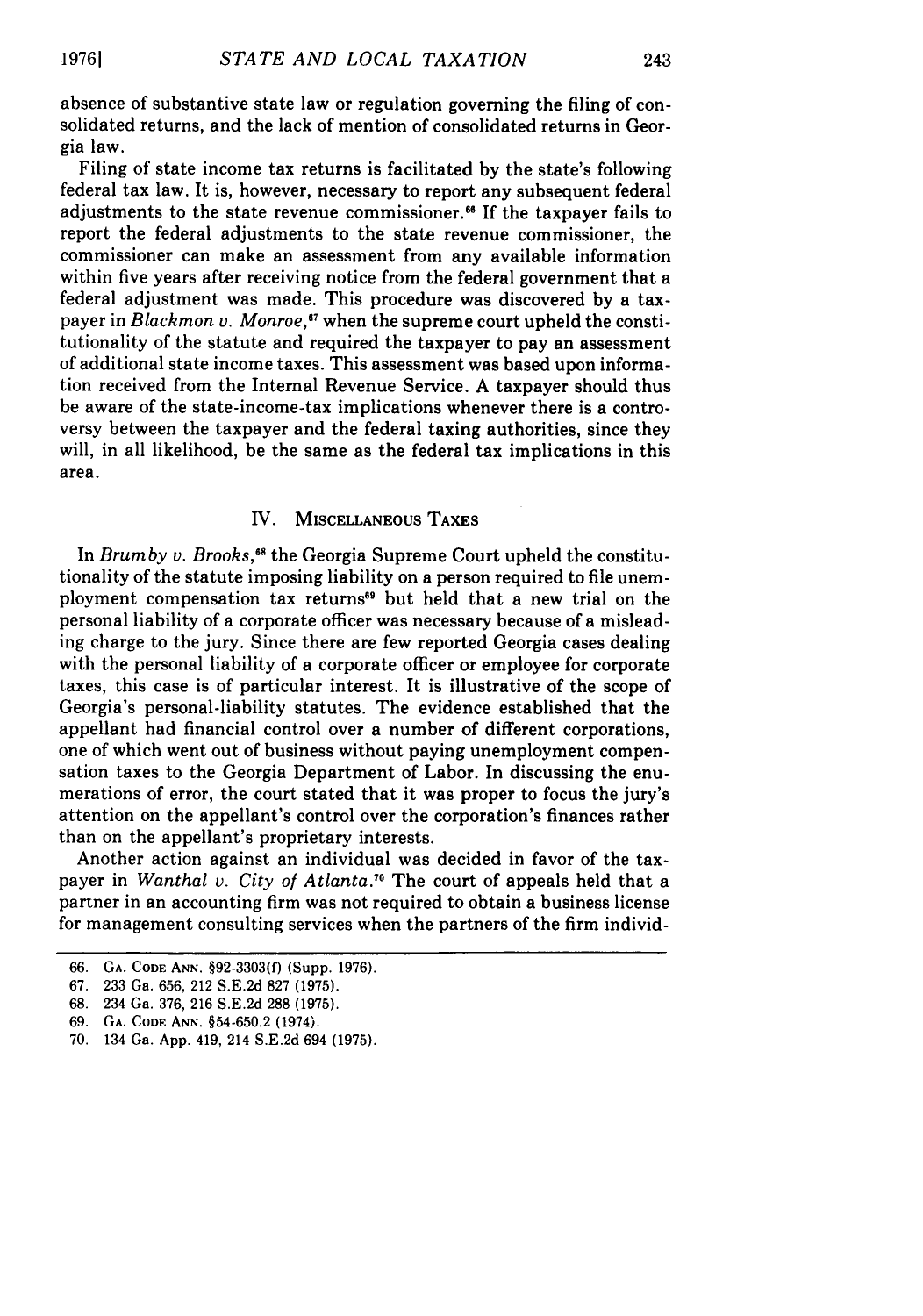ually paid an occupation tax and management consulting was one of the services rendered by public accountants under the rules and regulations promulgated under the state licensing laws. The trial court had also decided that licensed professionals were not required to obtain a city business license, but this point was not cross-appealed. However, strict liability was imposed in *Scott v. Blackmon.71* A motor-fuel distributor failed to collect motor fuel taxes and the evidence established that a purchaser was a potential highway-user of the fuel.

In 1974, the supreme court declared the first uniform beer tax act unconsitutional.<sup>72</sup> Subsequently, the legislature enacted another uniform beer tax statute.7 3 Upholding its constitutionality in *Chanin v. Bibb County, <sup>7</sup>* the supreme court held that the infirmities of the first statute were no longer present. However, a local ordinance, instituted during the period between the time the first statute was declared unconstitutional and the enactment of the second statute, was struck down because the county did not have the power to impose an excise tax. Other constitutional attacks against the statute, not resolved in *Chanin,* were rejected by the court in *State v. Golia.7 1*

#### V. **REMEDIES**

During the survey period, there were four appellate decisions relating to various remedies<sup>76</sup> available to taxpayers seeking judicial review of their state tax liabilities. Two of the cases rejected arguments that conditioning access to the courts upon payment of the liability asserted, or posting a bond, is violative of procedural due process requirements.<sup>77</sup> The other two cases involved amendments to the taxpayers' initial pleadings.

In *Ingalls Iron Works Co. v. Blackmon,"* the court of appeals held that an appeal from an assessment could not be amended so as to add a claim for refund. Amendment of an affidavit of illegality was, however, allowed in *Dalton Carpet Industries, Inc. v. Chilivis.7* The amendment was to correct what the court characterized as an "obvious typographical error."<sup>80</sup>

Formerly, payments of county and municipal taxes and license fees were not recoverable even though erroneously or illegally assessed and col-

- 79. 137 Ga. App. 266, 223 S.E.2d 460 (1976).
- 80. 137 Ga. App. at 267, 223 S.E.2d at 461.

<sup>71. 132</sup> Ga. App. 578, 208 S.E.2d 589 (1974).

<sup>72.</sup> Blackmon v. Golia, 231 Ga. 381, 202 S.E.2d 186 (1973).

<sup>73.</sup> **GA. CODE** ANN. §58-706.1 (Supp. 1976).

<sup>74. 234</sup> **GA.** 282, 216 S.E.2d 250 (1975).

<sup>75. 235</sup> Ga. 791, 222 S.E.2d 27 (1976).

<sup>76.</sup> *See,* Buckland, *State Taxpayer Remedies,* 27 Mer. L. Rev. 309 (1975).

<sup>77.</sup> Lee v. Chilivis, 234 Ga. 255, 216 S.E.2d 109 (1975); Gainesville-Hall County Econ. Opportunity Organization, Inc. v. Blackmon, 233 Ga. 507, 212 S.E.2d 341 (1975).

<sup>78.</sup> 133 Ga. App. 164, 210 S.E.2d 164 (1974).